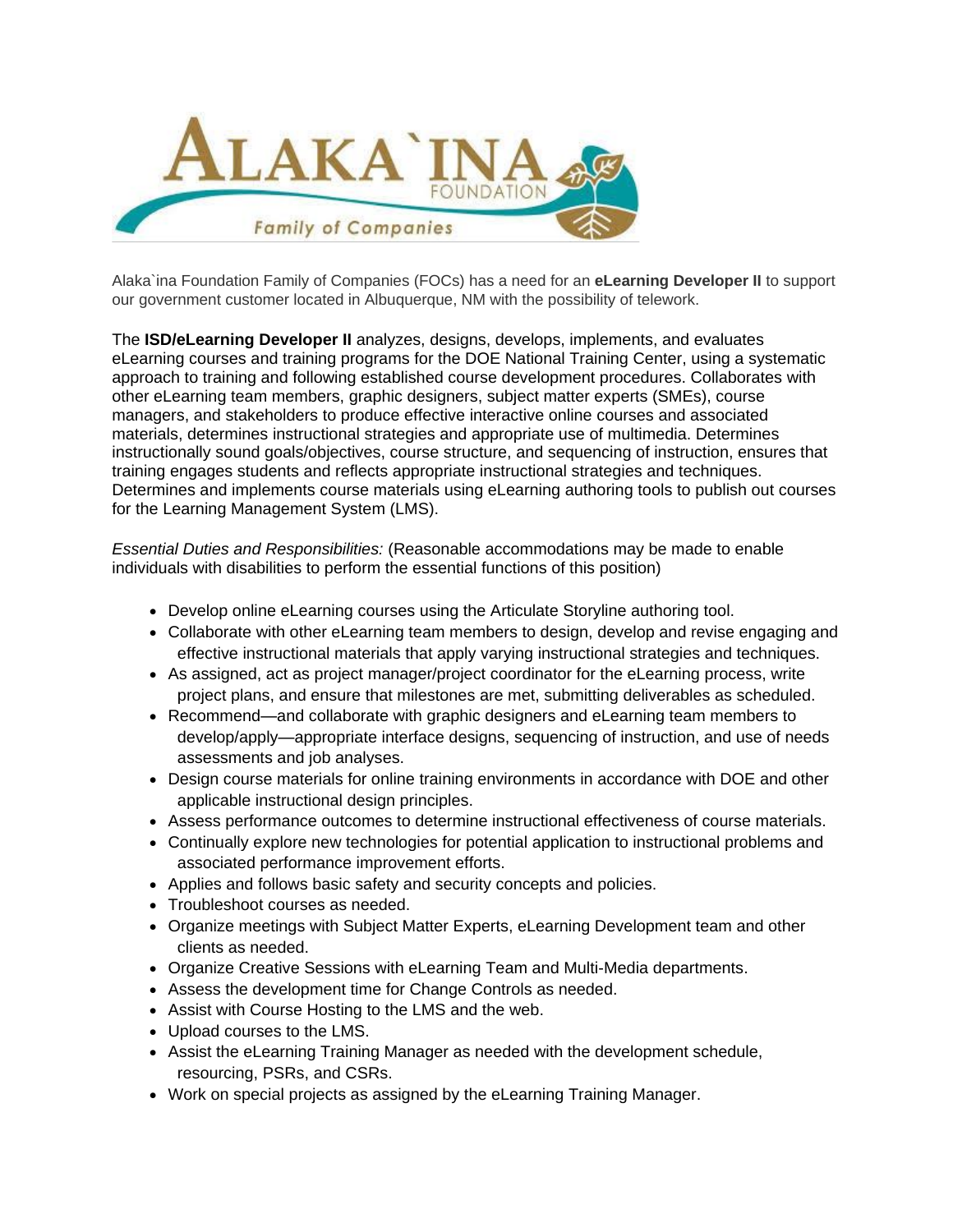- Serve as key contributor to eLearning department processes and procedures and assist the eLearning Team Lead in updating when needed.
- Serve as the key point of contact for course troubleshooting issues for the eLearning team.
- Assists in the onboarding process for new hires.

*Minimum Qualifications:* (To perform this job successfully, an individual must be able to perform each essential duty satisfactorily.)

- Bachelor's degree from an accredited college or university, with a minimum of 5 years work related experience with an emphasis in human performance technology, training, or a related training-specific area.
- Experience in performing job, job task, need, and audience analyses; and the associated ability to create and administer valid surveys, analyze/evaluate data, and write survey reports.
- Experience in designing and developing eLearning content and implementing online training solutions through learning management system (LMS).
- Experience with Articulate Storyline of other eLearning development software Preferred

[NOTE: Will consider any combination of relevant education, training, and qualifying experience (i.e., experience comparable in difficulty to the required college-level work) that provides the required knowledge, skills, and abilities and renders the applicant fully competent to perform the essential duties, tasks, and responsibilities.

## *Knowledge, Skills and Abilities:*

- Skill in working collaboratively as part of a creative team and in partnering with other teams to ensure effective product development. ability to work collaboratively with eLearning team members, SMEs, and customers to produce engaging and effective training materials that incorporate state-of-the-art instructional strategies and techniques
- Demonstrated ability to design and develop multimedia and eLearning training products
- Ability to design training products that meet customer objectives
- Ability to determine appropriate training methodology, make sound judgment calls, and ascertain what is best for specific projects
- Ability to consistently apply systems and controls that support compliance with quality standards
- Ability to analyze systematically both current and desired levels of performance and to offer a wide range of interventions with which to improve performance and evaluate results
- Ability to incorporate technical editing skills when creating eLearning products
- Strong interpersonal and communication skills
- Strong customer service skills

# *Diversity:*

• Shows respect and sensitivity for cultural differences; Educates others on the value of diversity; Promotes a harassment-free environment; Builds a diverse workforce.